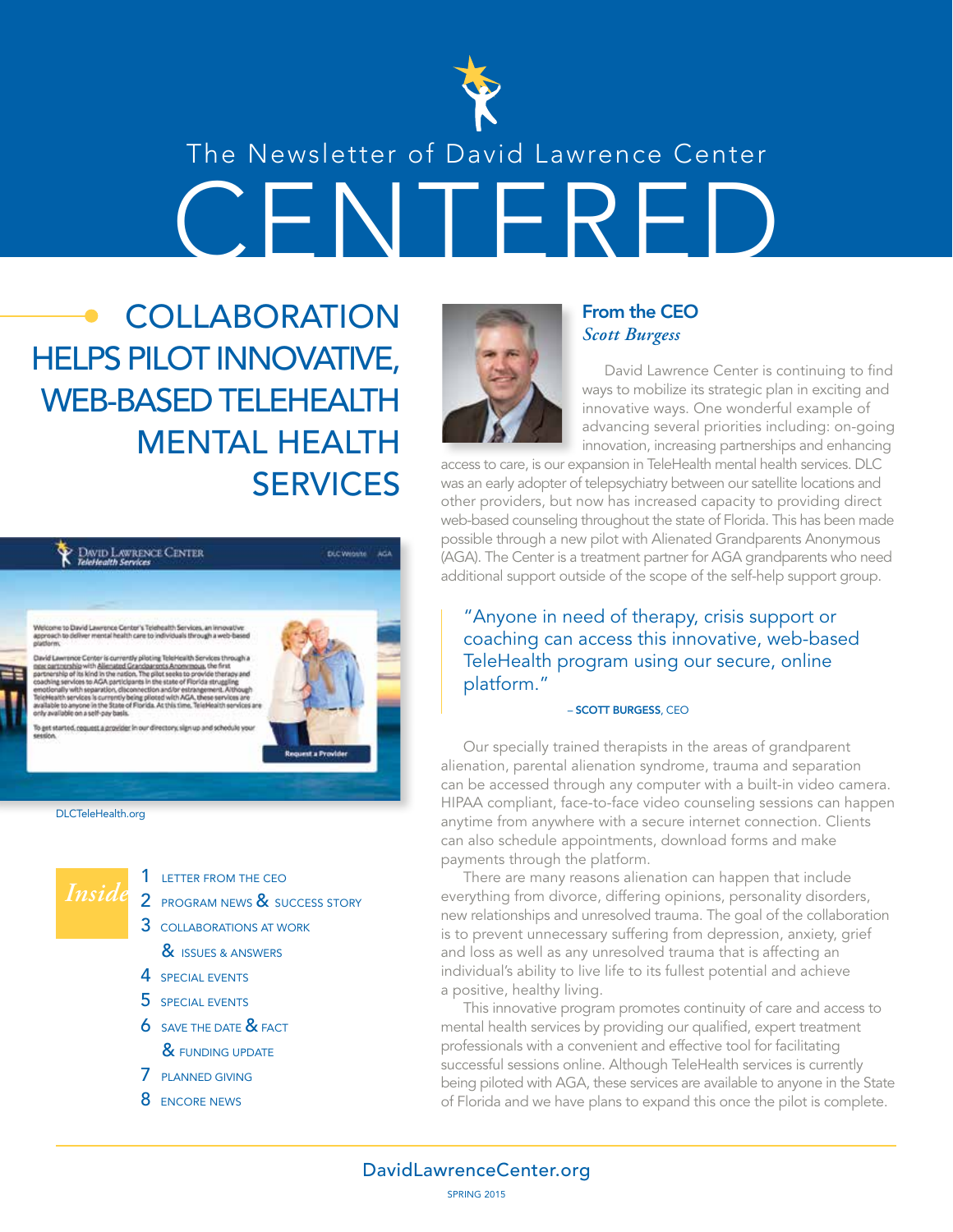

#### DAVID LAWRENCE CENTER BOARD OF DIRECTORS 2014 - 2015

Scott Burgess *Chief Executive Officer*

Douglas Johnson, PhD *President*

Arthur Cherry Catherine Fay Jack Fingersh, Esq. Polly Keller\* Shaun Kelly, CPA\* Brian V. McAvoy, Esq. Daniel A. Mendoza, CIMA® Robert Morantz, M.D. William O'Neill, Esq. L. Patt Schneider, PhD Viola Steffan Pablo X. Veintimilla James Warnken, CPA Gail Webster\* Lieutenant George Welch \**Honorary Board Member*

#### DAVID LAWRENCE **FOUNDATION** BOARD OF TRUSTEES 2014 - 2015

Scott Burgess *Chief Executive Officer*

> Arthur Cherry *Chairman*

John Bobb William O'Neill, Esq. Daniel A. Mendoza, CIMA®

David Lawrence Center is a not-for-profit, 501(c)(3) organization and is accredited by the Joint Commission on Accreditation of Healthcare Organizations. The Center is funded in part by the State of Florida Department of Children and Families (DCF) and the Department of Housing and Urban Development (HUD), Collier County Department of Housing, Human and Veteran Services, and private donations made through the fundraising efforts of the David Lawrence Foundation.

### CrossroadsNaples.org New Addiction and Recovery Online Resource PROGRAM NEWS

A new online resource for individuals seeking help with substance dependence and addiction issues is now available at CrossroadsNaples.org. The site went live in December and was designed to help showcase the recent investments made to the David Lawrence Center's comprehensive continuum of innovative and holistic services and renovations to the Crossroads facilities to potential clients as well as provide important resources for their families.

CrossroadsNaples.org is designed to help individuals find help for themselves, their family, or their patients. The site features information about available treatment options including inpatient detoxification, residential programs and intensive outpatient treatment as well as complementary programs such as medication-assisted treatment, pet therapy, yoga, art therapy, equine-facilitated psychotherapy and comprehensive wellness programs. Many

### SUCCESS STORY

Megan seemed like any other rebellious, outspoken teenager. She was struggling in school, fighting with her brothers and not getting along with her friends. But much to her mother's dismay, at just 15, the troubled teen, beloved by her family and friends, had done the unthinkable – attempted to take her own life. When her mother, Rhiannon,

#### "I thought I was going to lose my child. DLC made sure I didn't. I have so much gratitude for everything they've done for her and continue to do for her." – RHIANNON, MEGAN'S MOTHER

found her passed out on the floor with empty pill bottles surrounding her, she rushed her to the emergency room and Megan was later admitted to the Children's Crisis Unit – a move that would save her life.

After spending several days on the Unit being stabilized, her cry for help was



"With dynamic and interactive resources, we believe that CrossroadsNaples.org will be a nationwide resource for individuals and their family members that are seeking life-changing wellness and recovery options."

– SCOTT BURGESS, CEO

past clients have also shared their success stories on the new website in the hopes of inspiring others to get help now. Extending a reach beyond Southwest Florida, the David Lawrence Center has integrated a blog with healthy lifestyle tips, a great deal of video content as well as a Twitter hashtag #crossroadstotd to share inspirational quotes in the "Thought of the Day" section.



RHIANNON PAYNE, MEGAN MORRIS

answered in the form of weekly in-home family and individual counseling and medication management from a DLC child and adolescent psychiatrist who began treating her for depression and ADD. Slowly, but surely she came out of her shell, began to realize all that she had in life to look forward to and once again found joy in activities and friends.

In just a short year, Megan has found parts of herself that she loves and appreciates and knows she is surrounded by people who she can turn to. Today she is shining by performing in her school choir, making good grades and helping others by sharing her story.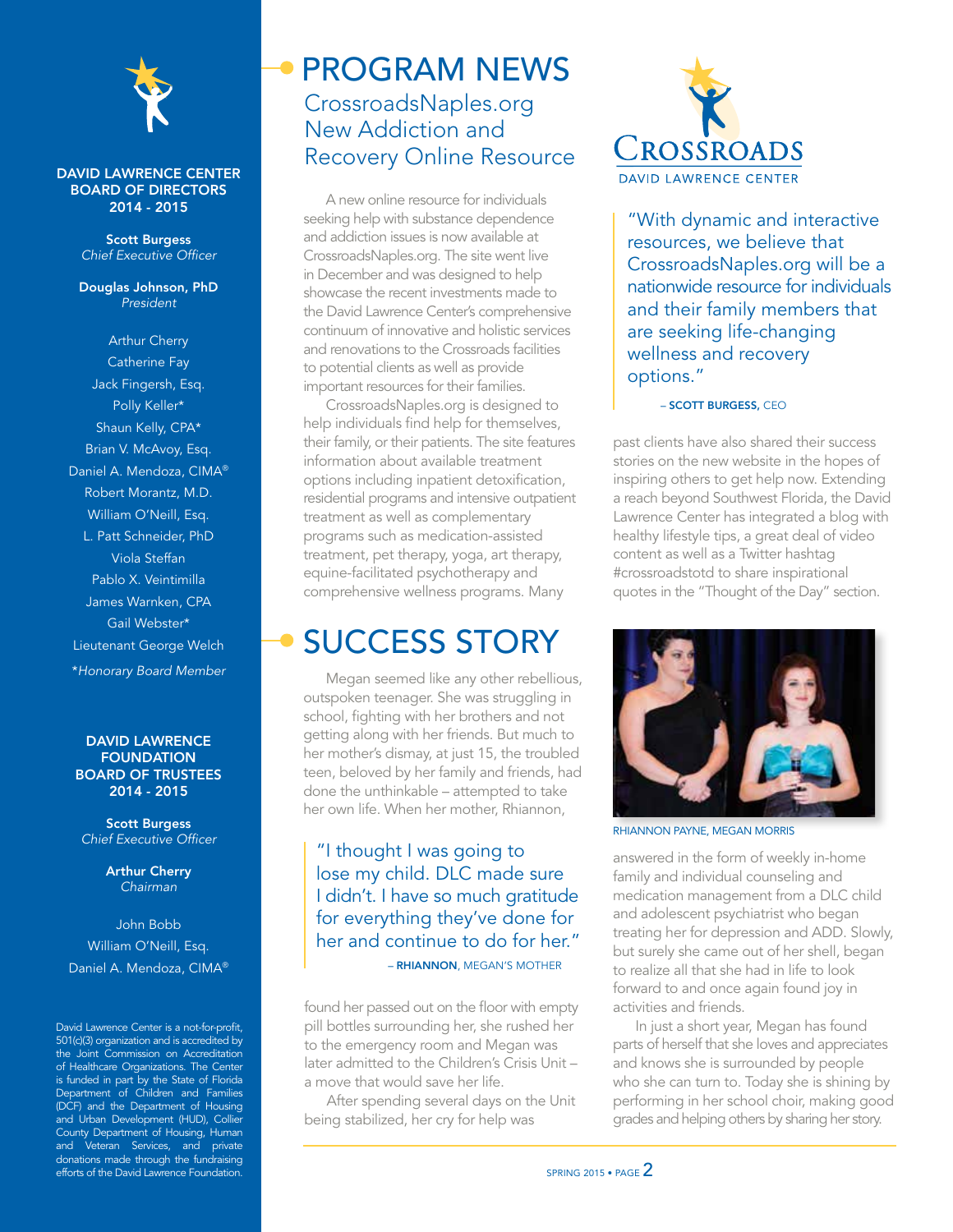## **COLLABORATIONS** AT WORK

#### New Initiatives with Collier County Public Schools

Through efforts spearheaded by Dr. Kamela Patton, Superintendent of Collier County Public Schools, a new committee of mental health leaders from the schools and DLC has been established to focus solely on developing new strategies and initiatives that will assist with prevention, early intervention, treatment and improved care coordination for children with mental health concerns. Through an open dialog, the group is identifying ways to intervene early and address concerns to improve safety, wellness and student achievement.

#### "Our collaborative partnership is aimed at improving student achievement by addressing any mental health concerns which may exist." – KAMELA PATTON, SUPERINTENDENT CCPS

Several successful outcomes have already been developed by this committee with much more action steps yet to come. The first is the placement of a new DLC School Liaison, funded by the Naples Children and Education Foundation, who will be available for guidance counselors, teachers and nursing staff to coordinate referrals and improve communication between DLC



SCOTT BURGESS, DLC CEO AND DR. KAMELA PATTON, SUPERINTENDENT OF

clinical staff and the schools on existing clients. The second was a specialized training for more than 50 school guidance counselors developed by DLC Clinical Supervisor Nancy Dauphinais about the growing problem of the self-injurious behavior known as cutting. Lastly, DLC will certify another 50 school personnel in Youth Mental Health First Aid so they can understand the risk factors and warning signs of a variety of mental health challenges and the how to intervene.

This community collaboration is committed to the health and happiness of our children and is dedicated to addressing the complex needs and challenges of today's youth.

## ISSUES & ANSWERS

#### About Cutting and Deliberate Self Injury *By Nancy Dauphinais, LMHC*

Injuring yourself on purpose by deliberately inflicting physical harm to your body is called self-injurious behavior and can include behaviors such as cutting, scratching, burning, biting, pulling out hair, burning your skin with an eraser, etc. One of the most common forms is known as "cutting" where the skin is cut with a sharp object – enough to break the skin and make it bleed.

Cutting and self-injury can be associated with mental disorders such as:

- Depression
- Bipolar disorder
- Eating disorders
- Obsessive/Compulsive disorders
- Impulse control disorder
- Substance use disorders
- Post-traumatic stress disorder

Deliberate self-harm is a way some people try to cope with the pain of strong emotions, intense pressure, or upsetting relationships. They may be dealing with feelings that seem too difficult to bear or bad situations they think can't change. Some people cut because they feel desperate for relief from bad feelings or using cutting as way to



express strong feelings of rage, sorrow, rejection, desperation, longing, or emptiness.

The physical dangers of deliberate self-harm include risk of losing too much blood, infection and spreading communicable diseases through shared instruments. But there are also hidden emotional dangers to cutting. It can be habit-forming and become a compulsive behavior.

NANCY DAUPHINAIS, LMHC

If you are concerned that someone you know may be engaging in deliberate self-harm, look for scratches, burns or scars usually found on the wrists, arms, legs or bellies. Individuals who cut may be wearing long-sleeved shirts or pants in warm weather and seem secretive or evasive in an effort to avoid people seeing their injuries. They may have changes in mood, veer from their normal behaviors and activities as well have problems with work, school, social or family life.

Individuals who self-injure, need help with the underlying troubles that led to these behaviors in the first place. Talking with a mental health professional can help. Walk-in assessments with no appointment necessary are available through Admission Services located in building B-1 on the David Lawrence Center main campus.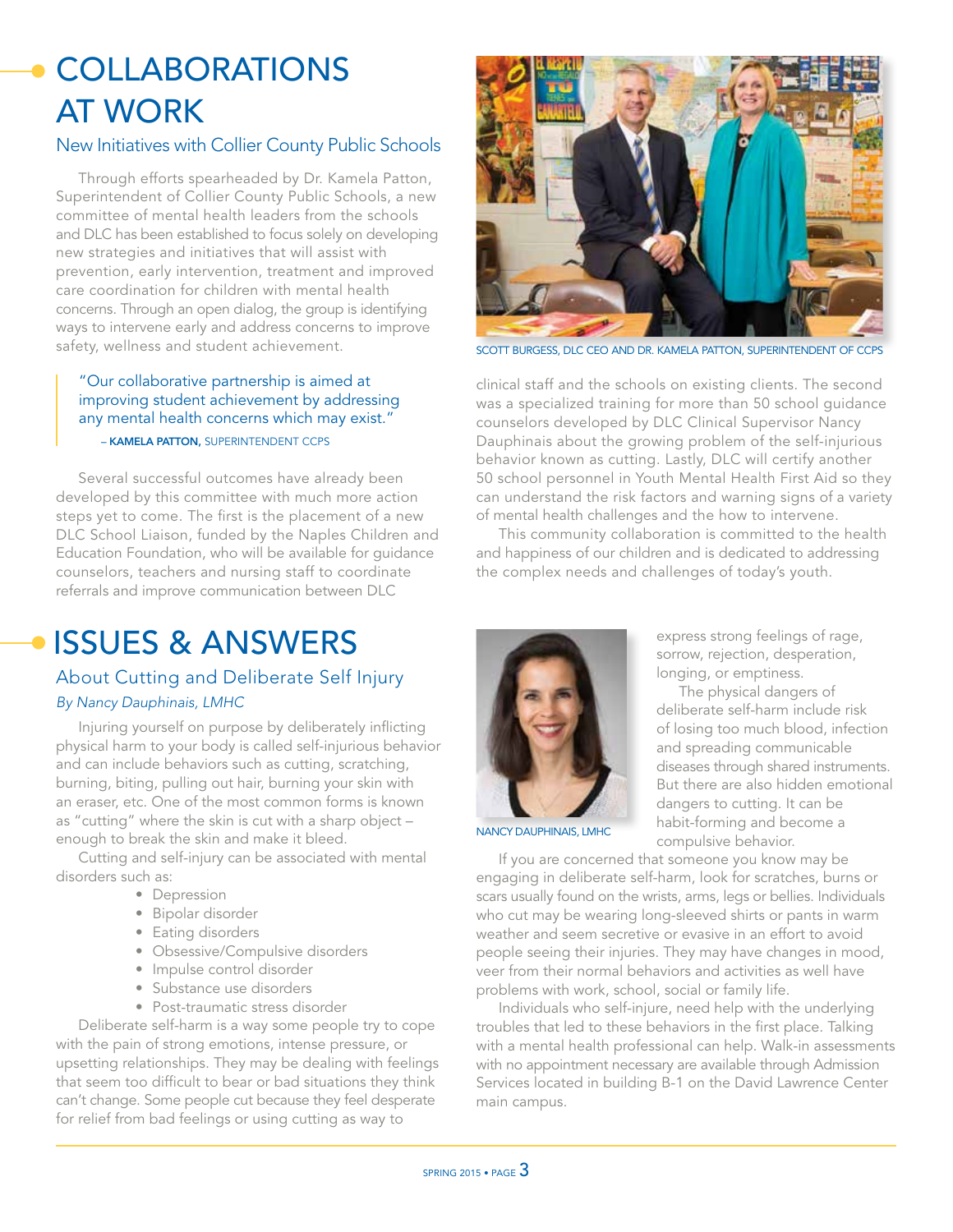## SPECIAL EVENTS David Lawrence Center

#### Pierre and Harry Grand Opening

*Martha Talton and Cullen Talton Daane, co-owners of Pierre & Harry, a Naples-based pearl and gemstone jewelry company, recently celebrated the grand opening of their new Old Naples store by donating 10% of the proceeds from the day's sales. Many DLC supporters were spotted perusing everything from pearl wardrobe basics to heirloom pieces. The night's proceeds raised \$1,600 for the Center's programs.*



HELEN HAWN, ANDREA DEANE, COURTNEY OTT, JAN & JIM SUCKOW **JILL BASDEN, MARTHA TALTON** 



CULLEN DAANE, MARTHA TALTON, LUNDY HEDGES, SUSAN DEVOE ANDREW DAANE





#### Third on Canvas Art Auction

*Once again, David Lawrence Center was the beneficiary of Third Street South's Third on Canvas Art Auction. More than 75 people attended and generously bid on the beautiful works* 



*of art of 25 talented local artists who spent several days painting the buildings, original cottages, fountains, plazas, and courtyards of the Third Street South Historic District. Hundreds more watched the artists paint, attended artist's demonstrations and placed sealed bids at the preview party all while being exposed to the Center's mission. The event raised nearly \$7,500.*





MARY ALLEN, CANDACE FORSYTH, JANINE WESSELMAN, VALERIE KRATZ\*



ALESSANDRA HIGGS, AARON LAPP

*Photos by Jim Brown* \**Photos by Mila Bridger* BRUCE & LUCY FARRELL, BROOKE WITT<sup>\*</sup>



Young Executives Gulf Ball *The David Lawrence Center Young Executives held its 5th Annual Gulf Ball in December. Their signature event, held annually at a beautiful location on the Gulf, provided opportunities for freindraising and fundraising for the more than 100 people who attended. Between ticket sales, the silent auction and the introduction of the new giving tree nearly \$5,500 was raised.* 



LAUREN RENNE, KYLEN MORAN



TRISHA & ERIC BORGES MATT SUTTON, ALLISON DURIAN, RACHEL BARLOW, ERICA CONKLIN



KIM CARONCHI, ALEXIS WEBSTER, MEGAN HOMAN, ROSE MARY BARON





JASON SCHWARTZ, JOCELYN HORENCI DILLMAN, JESSICA REESE, ALEXANDRA DEANE



BOBBY VAUGHN, SAMANTHA FIENI





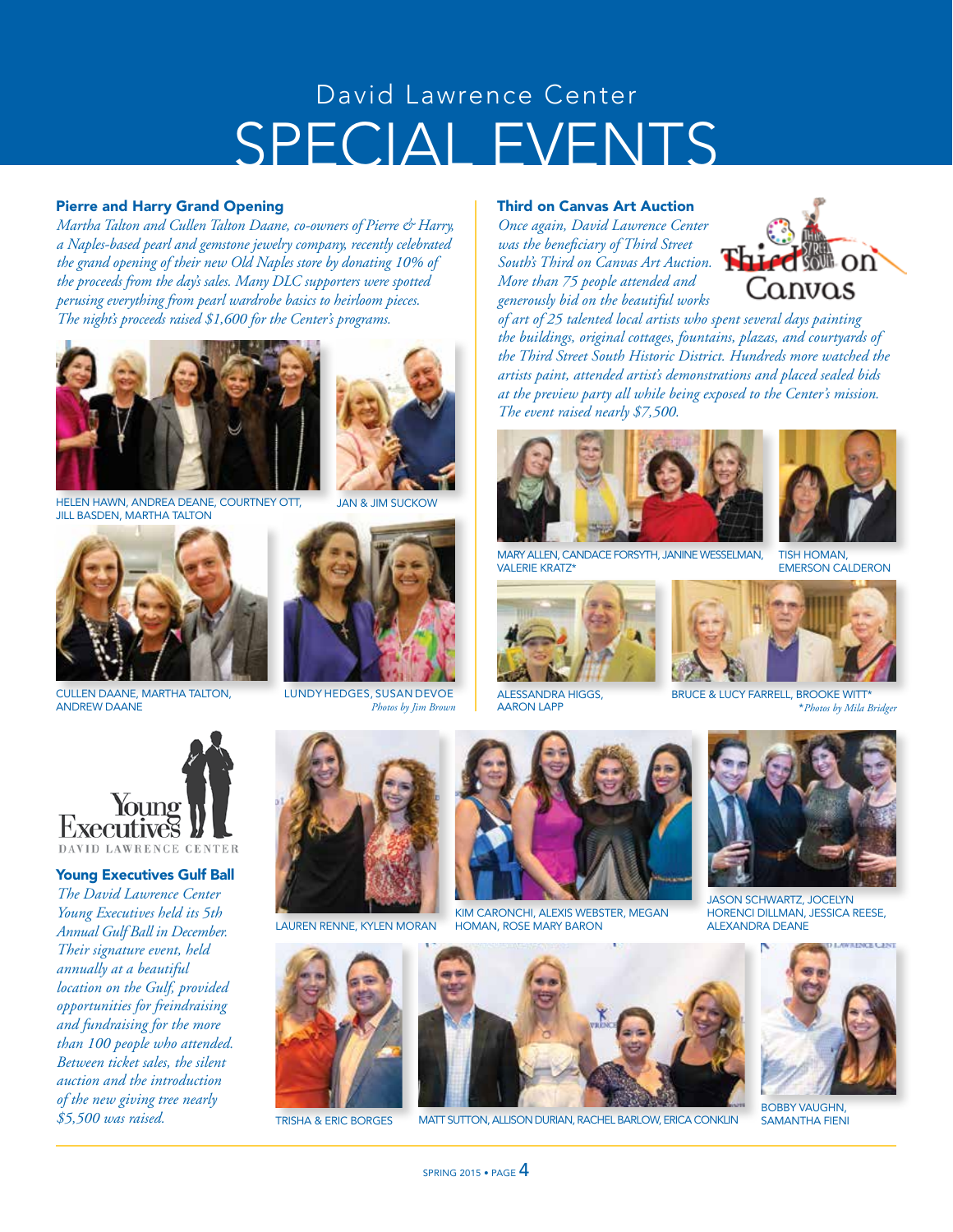## SPECIAL EVENTS David Lawrence Center

#### Signatures of Greece, An Elegant Evening at the Parthenon

*Co-Chairs Caryn Buechel, Jenny Haire and Renae Burgess and their committee planned an elegant, exquisite evening at the Parthenon – Naples style – at the Signatures of Greece annual destination themed gala where we celebrated our honored guests Marissa, Burt and Jay Hartington. The festivities began with a VIP patron party the week before. The night of the gala supporters dressed to the 9's in ancient Greece inspired attire including everything from gold leaf headdresses and white one shoulder gowns to Greek warrior helmets and gold arm cuffs. The more than 300 people in theme opened their hearts to raise \$109,000 for children's wrap around services during the fund-a-need. Through the generosity of our guests along with our many sponsors and silent auction donors the gala successfully raised \$240,000 for the Center's mission.* 





SCOT & ROBIN HAMILTON, RON MCGINT

RENAE BURGESS, CARYN BUECHEL, JENNY HAIRE



**GEORGE ZUNDELL, SUE LENNANE, BURT<br>HARTINGTON** 

**ELAINE HAWKINS** 



DOUG & SHEILA JOHNSON, JOHN & VI STEFFAN, CAROLINE STEELE, MARTY BINKIN

Hope Circle Arthrex

Dream Circle Bev and Art Cherry Steven S. Fishman and Barbara B Fishman Sue Lennane Patti and Ralph Miesel Robin and Pat Stranahan

Guardian Circle Branch, Banking & Trust (BB&T) Brown & Brown Benefits/Florida Blue Caryn and Fred Buechel Gulf Coast Construction Sheila and Doug Johnson/Marsha Murphy and Bob Morantz/ L. Patt Franciosi Schneider

Shelby and Iqbal Mamdani The Stephens Group, UBS Private Wealth Management Marissa and Burt Hartington Stonegate Bank Pella and Jack Fingersh Jenny and Tate Haire Stofft Cooney Architects Woods, Weidenmiller, Michetti & Rudnick, P.L. Patron Party Sponsor The Private Client Reserve of U.S. Bank

Media Sponsor Gulfshore Life

#### Sound Minds

*More than 100 people attended the inaugural Sounds Minds mental health symposium and music festival. The first of its kind in Collier County, the event started an important community conversation around mental health by educating attendees about cutting edge research being funded by our partner IMRHO, the International Mental Health Research Organization, and how David Lawrence Center's psychiatrists are implementing that treatment locally. The event was underwritten by our education partner Naples Children and Education Foundation, and raised \$40,000 for IMRHO's ongoing research and David Lawrence Center's programs and services.* 





BURGESS, MARY BETH CRAWFORD WILLIAM & ANN BAIN



TRISTA MEISTER, ALLISON DURIAN, SHANNA SHORT, RACHEL BARLOW, LUSY GARCIA, MATT SUTTON, KRISTIN VAUGHN



BYRON TWEETEN, SCOTT AND JULIE<br>GELTEMEYER



PATTI & RALPH MIESEL, BEV CHERRY MARIA & JORGE LARA



DR. SCOTT RUSSO

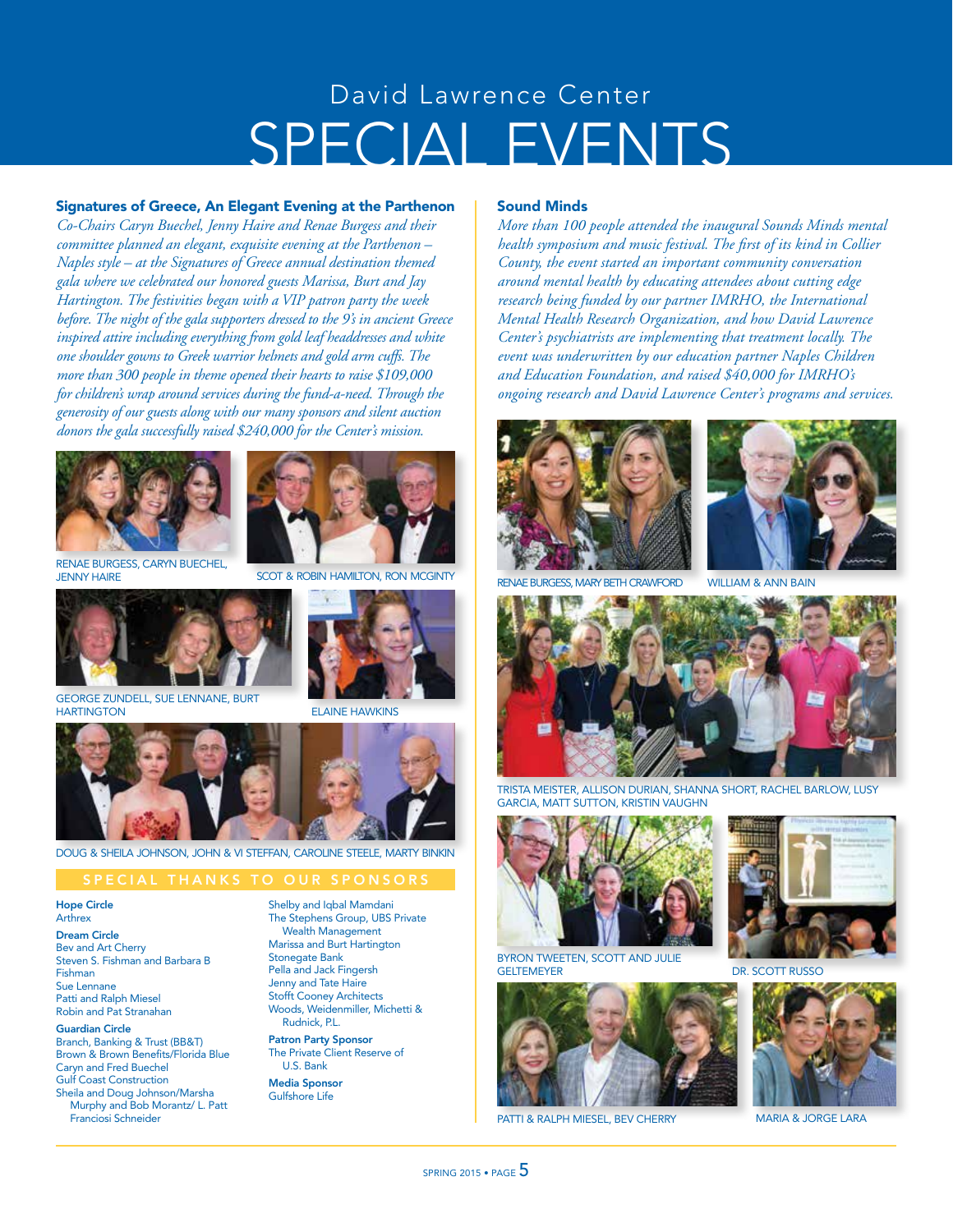## SAVE THE DATE *.................. ..................*

#### YOUNG EXECUTIVES BEACH BUM 5K

#### APRIL 11, 2015

Join the DLC Young Executives and Gulf Coast Runners for a fun, family friendly (non- chipped) 3.1 mile morning run or walk on the beautiful Naples Beach. This event starts at



### FUNDING UPDATE

#### New State Funding for Innovative Medication-Assisted Treatment

Through a new appropriation passed by the Florida Legislature, funds are now being administered by the Florida Alcohol and Drug Abuse Association to provide medication-assisted treatment (specifically Vivitrol®) to treat alcohol and opioid-addicted offenders in community-based drug treatment programs.

Currently, very few substance abuse recovery programs include medication-assisted treatment (MAT). David Lawrence Center utilizes MAT in the Crossroads residential, intensive outpatient and outpatient treatment settings to help increase sobriety and reduce relapse. This cutting-edge treatment approach is the sought after standard of best practice in substance abuse programming. Our board-certified addictionologist and psychiatrist provides this highly specialized service in combination with counseling and behavioral therapies to more effectively treat substance use disorders.

Now patients in need in any court ordered treatment program can get the costly medication and associated medical services for free. To date, Florida ranks second-to-last in the country for providing substance abuse treatment.

 $\begin{array}{c} \begin{array}{c} \end{array} \end{array}$ 

Lowdermilk Park and includes refreshments, great giveaways and race apparel as well as opportunities to win unique prizes. Awards will be given to the top three overall male and female participants. Race begins at 7:30 a.m.

Proceeds from race registrations will be shared between David Lawrence Center to support programs and services, and Gulf Coast Runners Youth Development Fund to help defray college expenses for area youth.

Adult registration is \$20 until April 10th, and \$25 on race day. Students (18 and Under) are \$10. Register online at DavidLawrenceCenter.org or call the David Lawrence Foundation at (239) 304-3505 for more information and sponsorship opportunities.



Vivitrol® is a non-addictive extended-release injectable form of naltrexone that blocks the effects of opioids and alcohol cravings.

In recent years, there were spikes in prescription pain-killer related deaths, likely the result of Florida being named the "pill mill capital" of the country with federal authorities indicating that 98 of the country's 100 highest oxycodone-prescribing physicians working in Florida. This resulted in state and local officials being motivated to toughen laws and improve funding.

The hope is that this new treatment can help change lives, protect public safety, reunite families and result in reduced costs to taxpayers.

*Florida ranks 49th in spending for mental health services at \$39.55 per person, while the national average is \$122.56 per person.*

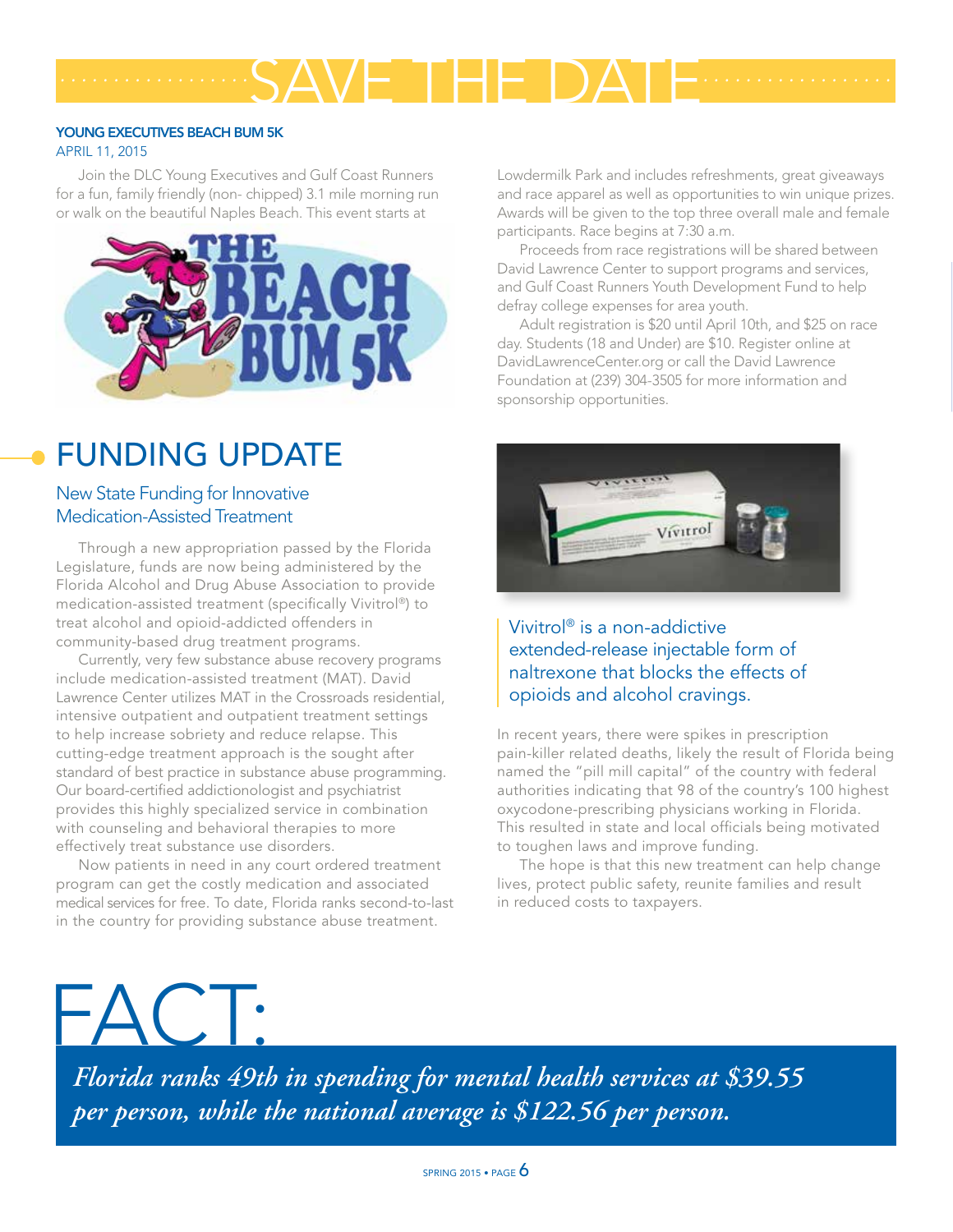# Planned *Giving*

#### REMEMBER YOUR WILL LIFE MOVES FAST: KEEP YOUR PLANS UP TO SPEED

AARON LAPP

DAVID LAWRENCE FOUNDATION DIRECTOR OF DEVELOPMENT



*Life changes—sometimes suddenly and unexpectedly, sometimes with careful preparation. Read on to learn when and how to make sure your estate plans are up to par.* 

#### UPDATE YOUR PLAN. LOOK OVER

Through a new will or revocable living trust – or a codicil or amendment modifying your old documents – you can address changes in your life, save estate taxes and leave a legacy for the future. Some examples:

• Your family. With births, deaths, marriages and divorces, you may want to add or delete beneficiaries or increase or decrease their shares of your estate.

• Your property. Events such as growth (or decline) in the value of your estate, the acquisition of a new home, or the sale or gift of property may necessitate changes to bequest provisions.

• Your new location. Your will should be updated if you move to a new state. Different requirements for the execution of a will as well as different state inheritance taxes and probate laws may make revisions necessary. Contact an estate planning attorney in your new state.

• Your charitable interests. Will your good works continue after your lifetime? Consider including a bequest to the David Lawrence Center by designating a percentage of your estate to us. Give us a call for sample bequest language to use in your will.

REVIEW YOUR CHOICE OF EXECUTOR. Recognizing the intricacies of estate settlement, you may want to consider a professional fiduciary for the role as co-executor to serve with your individual executor. A professional fiduciary is an individual or institution that acts as a representative for the assets of others. A fiduciary's experience in saving taxes and prudently managing investments can be invaluable.

"If you have had changes to your family or financial situation, you should take another look at your estate plan."

– AARON LAPP

#### THE BENEFICIARY **DESIGNATIONS** OF YOUR LIFE INSURANCE, RETIREMENT PLANS AND IRAS.

These should be coordinated with your overall estate plan to make sure your entire estate is left the way you



intend. If you want to remember the David Lawrence Center in your plans, retirement assets are the most highly taxed assets to leave to your family, making them excellent charitable gifts to support our mission.

CREATE A DURABLE POWER OF ATTORNEY. This authorizes someone you choose – perhaps your spouse or another trusted family member – to handle your financial affairs during your lifetime when you are unable to do so.

#### EXECUTE A POWER OF ATTORNEY FOR HEALTH CARE.

This empowers someone you choose to make health care decisions on your behalf if you are unable to make them yourself.

**SIGN A LIVING WILL.** This tells people what life-sustaining medical treatment you want to receive, if any, should you become terminally ill and can no longer communicate your own decisions.

*Please consider remembering the David Lawrence Center in your estate plans. Call us today at 239-354-1419 to learn which gifts are best for your particular situation.*

*SOURCE: The Stelter Company* 

© The Stelter Company The information in this publication is not intended as legal advice. For legal advice, please consult an attorney. Figures cited in examples are for hypothetical purposes only and are subject to change. References to estate and income taxes include federal taxes only. State income/estate taxes or state law may impact your results.